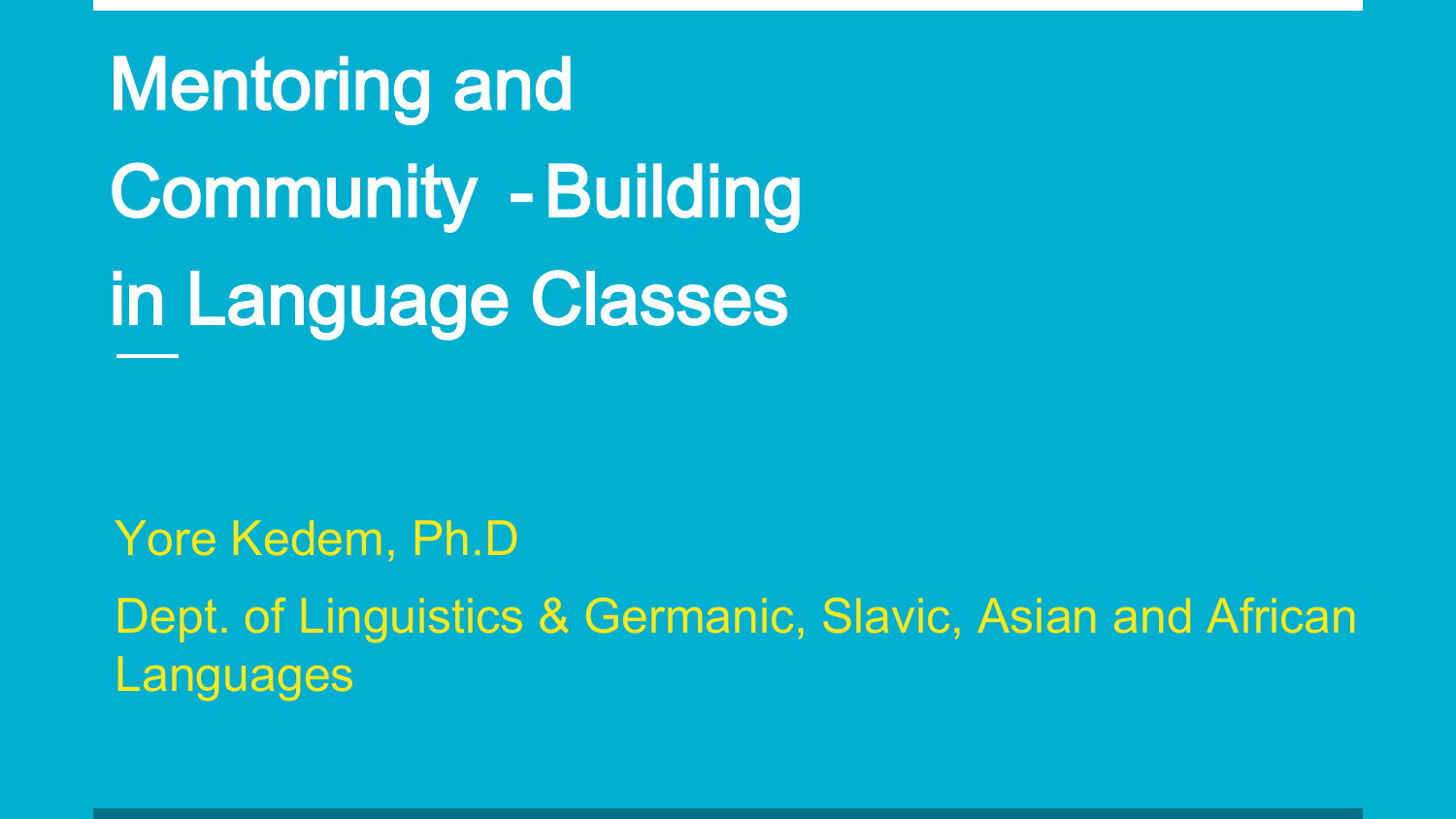## Mentoring and Community Building

Hi Yore,

In case you were wondering everyone decided to stay and do the practice quiz

together. See you tomorrow!

Feel better,

Rachel

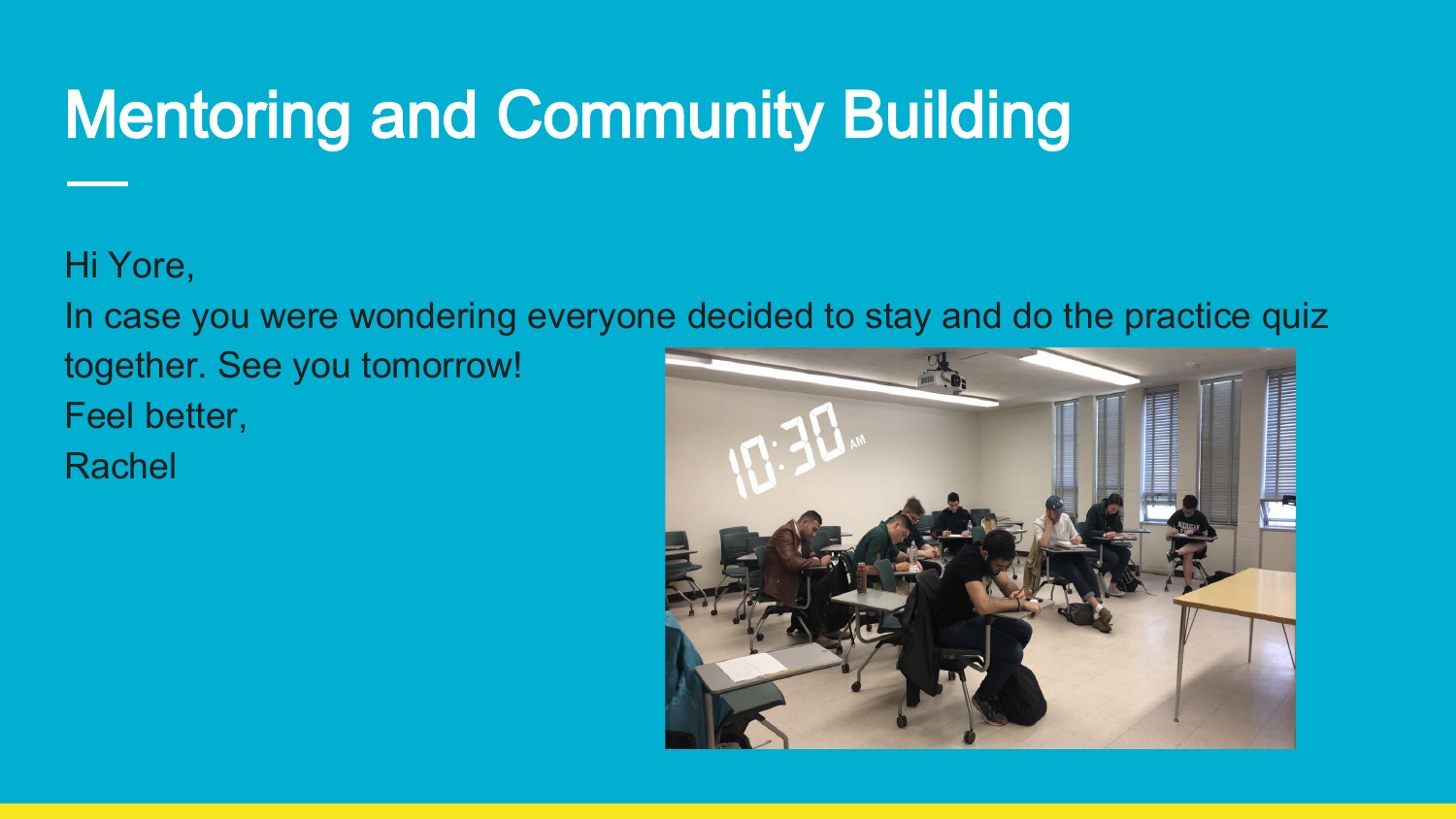#### Mentoring and Community Building

Finished class strong!! Have a good one Yore, feel better.

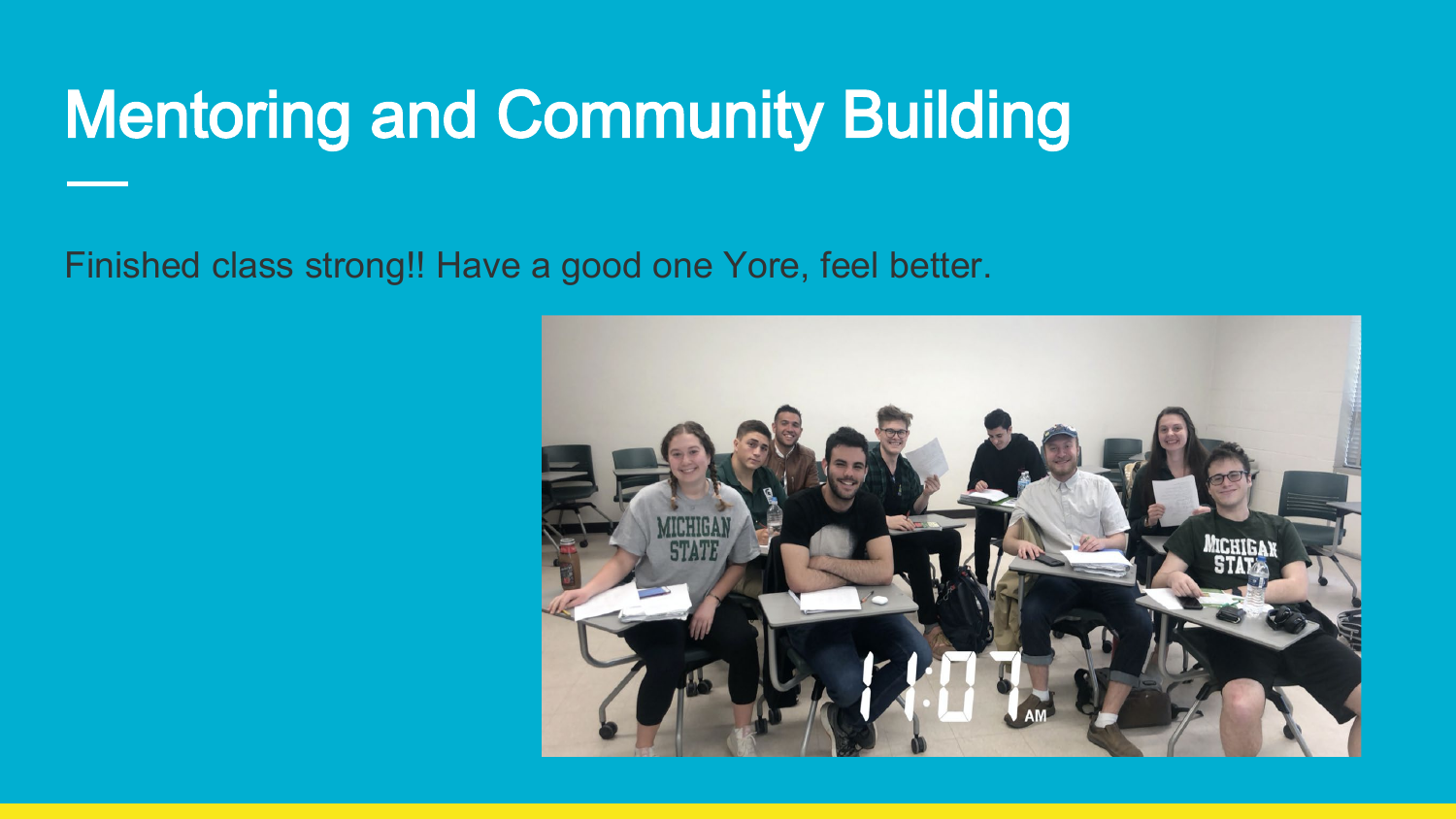## Unique Opportunity

1. Some language programs rely on a small number of faculty and instructors

- 2. Meet face-to-face multiple times a week
- 3. Over several semesters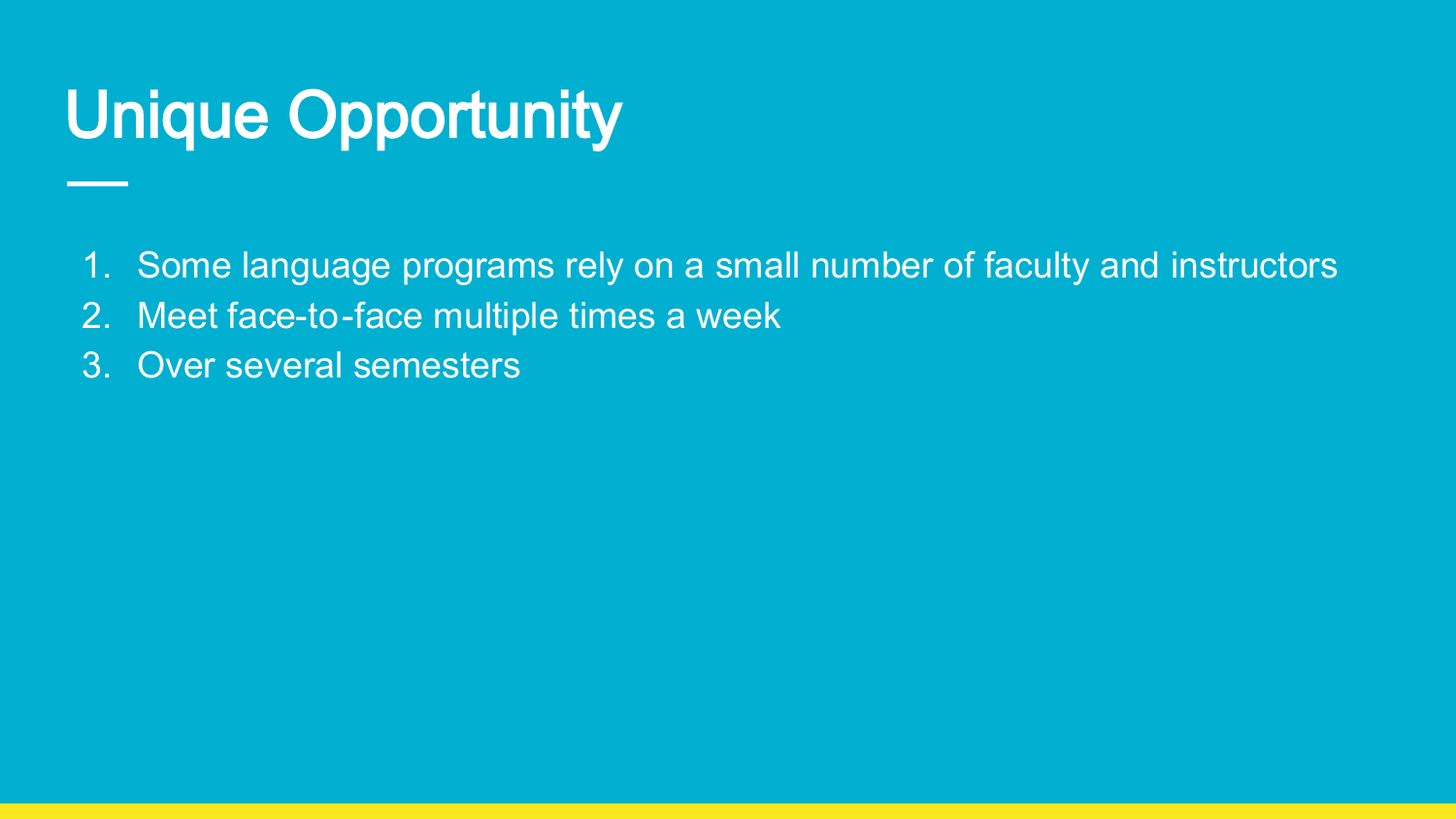#### Mentoring in Music Studios

The mentoring dyads and the interactions in music studios can be viewed as a continuation of parent-child relationships as Jones (1975) suggested that "A student often experiences a relationship with his teacher as personal as any in his life" (p. 46)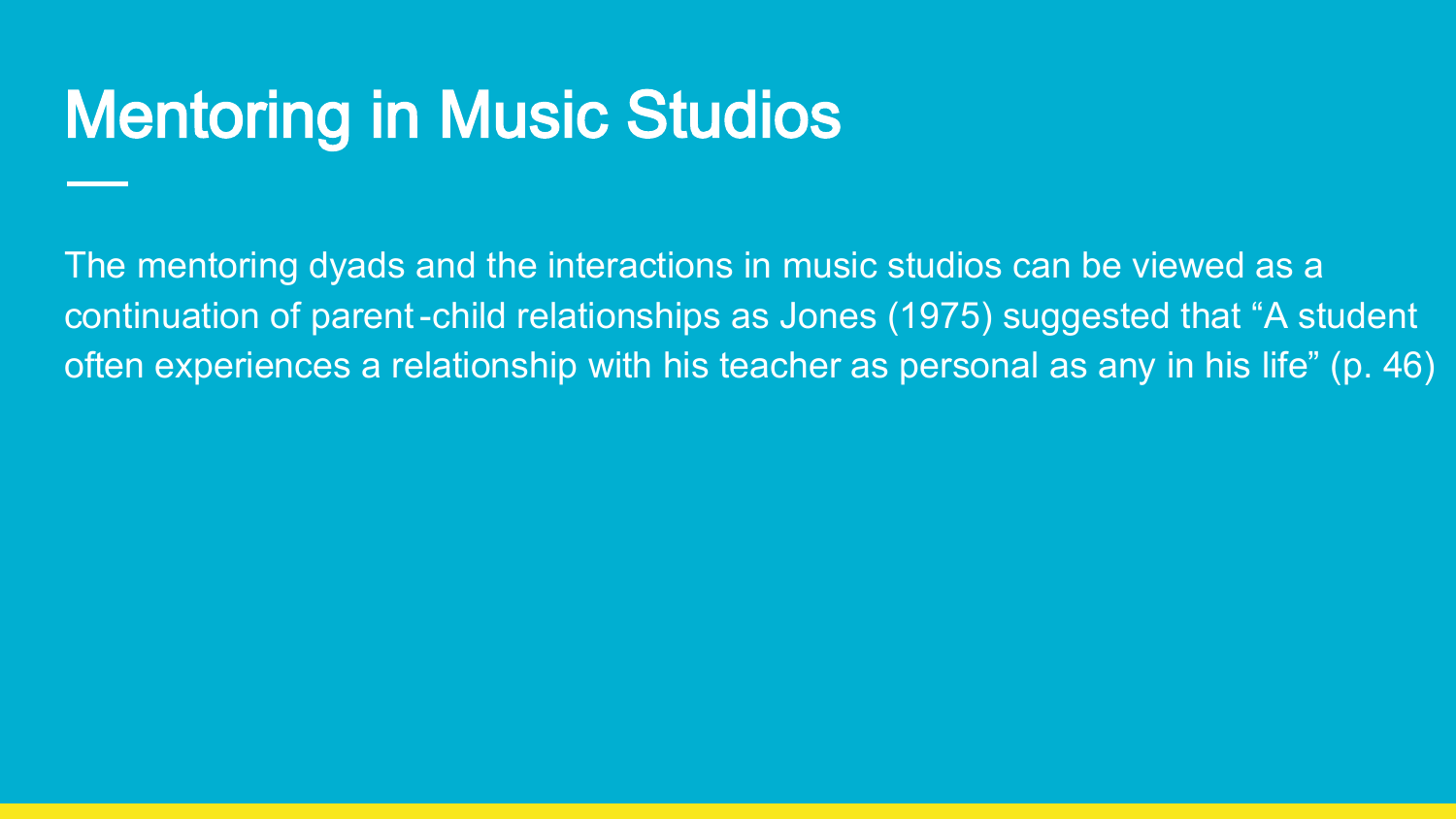#### Mentoring in other Higher Education Contexts

- 1. Aiming towards a more personalized experience in teaching and learning (Goldenberg 2001)
- 2. "...more engaged and active environment is the interaction between the faculty, peer, or professional mentor and the student" (Marra and Pangborn, 2001, p. 35)
- 3. Mentoring leads to learning beyond obligation
- 4. Beneficial to both mentors and mentees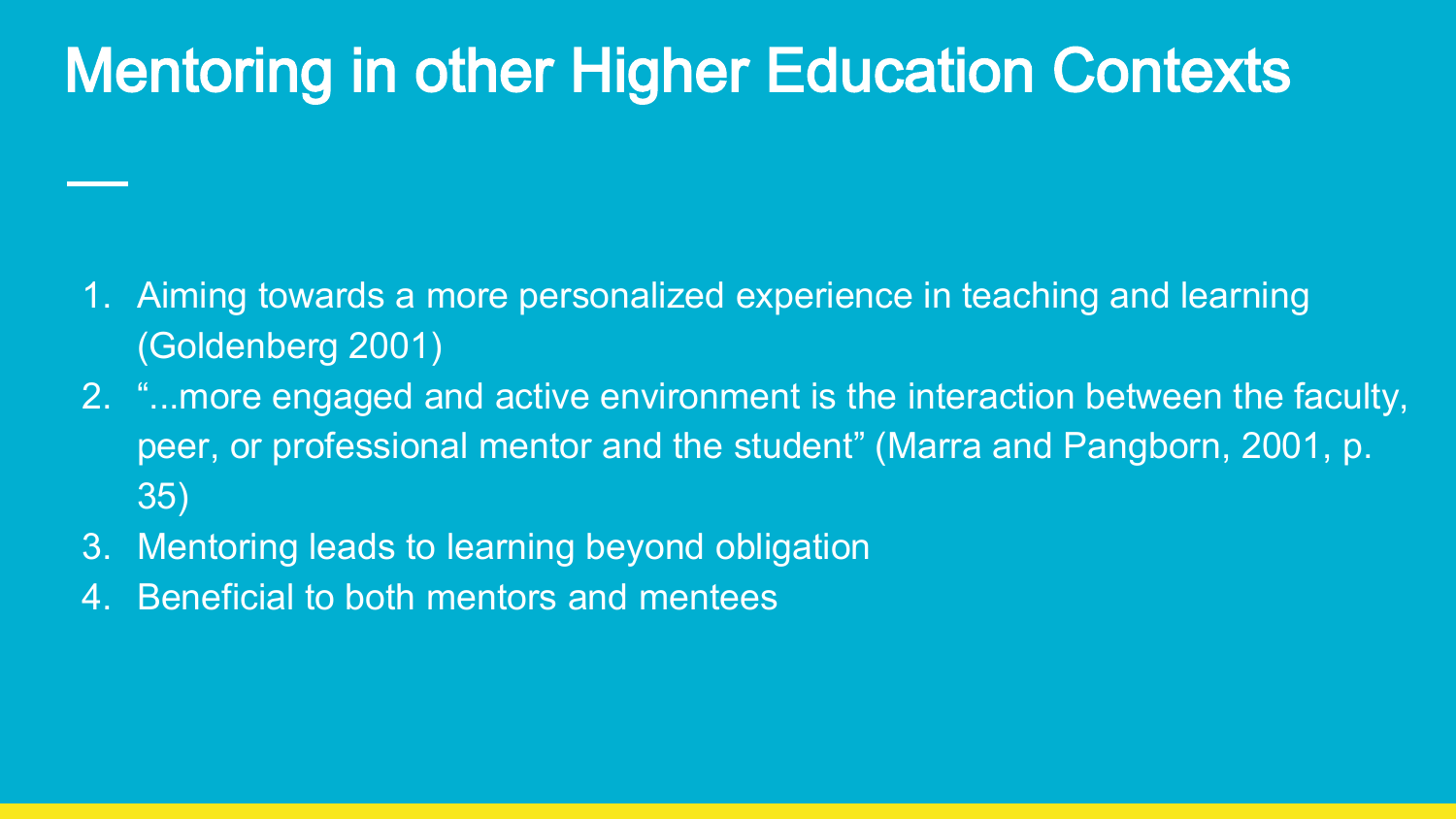#### Caring Mentoring Relationships

Aesthetic Caring **Ethical Caring (Noddings, 1984)** 

"By definition, self-understanding cannot be taught. But the student grows in selfunderstanding through her encounters with teachers, fellow students, and the subject matter under study" (Gallagher 1992, p. 167).

"Using our moral perception, we must strive to vividly imagine the contents of our students' character, recognize their unique potential, and foresee their future" (Garrison 1997, p 170)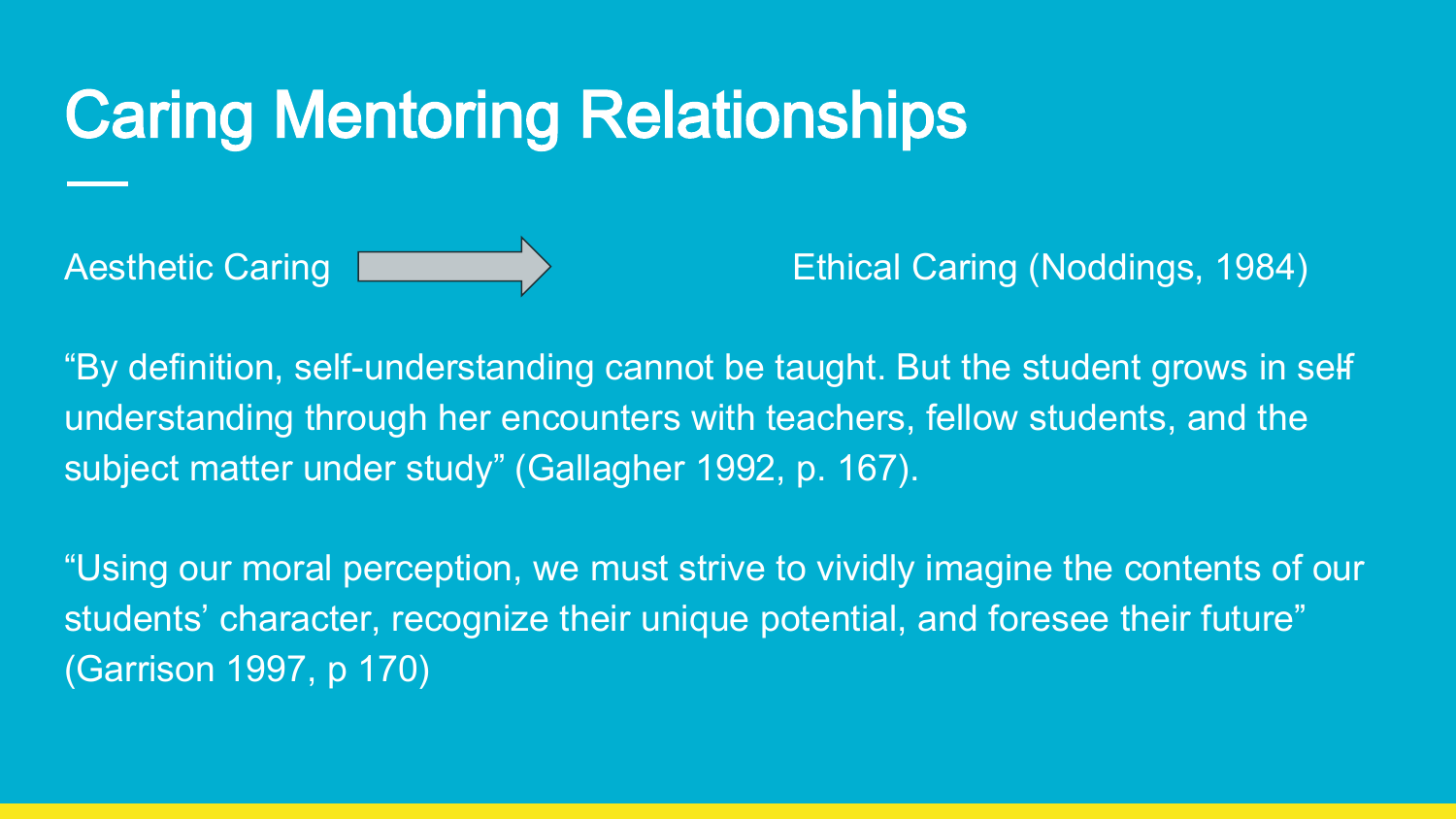#### Promoting Mentorship and Community Building

- 1. Design activities that encourage students to bring their lives into the classroom
- 2. Build in collaborative opportunities
- 3. Be available during office hours
	- a. Work with students on specific classrelated issues
	- b. Ask students about their lives and studies
- 4. Give positive feedback and reinforcement
- 5. Provide independent studies and honors projects
- 6. Be open to learn about / from students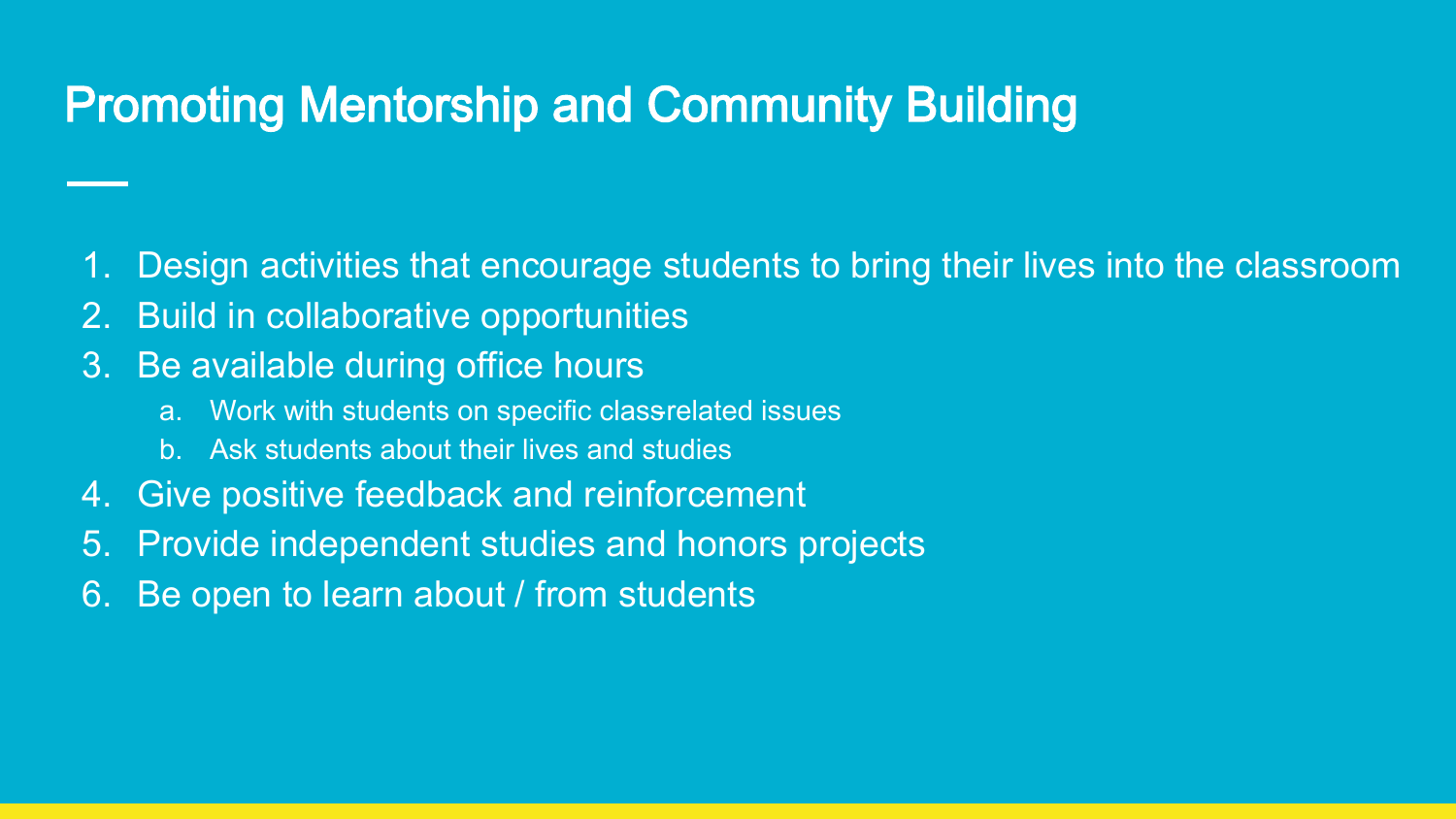### Growing in Mentoring Relationships

Through dialogue the teacherof-the-students and the students-of-the-teacher cease to exist and a new term emerges: teachestudent with students-teachers. The teacher is no longer theone-who-teaches, but one who is himself taught in dialogue with the students, who in turn while being taught also teach. They become jointly responsible for a process in which all grow (Freire, 1970, p. 80).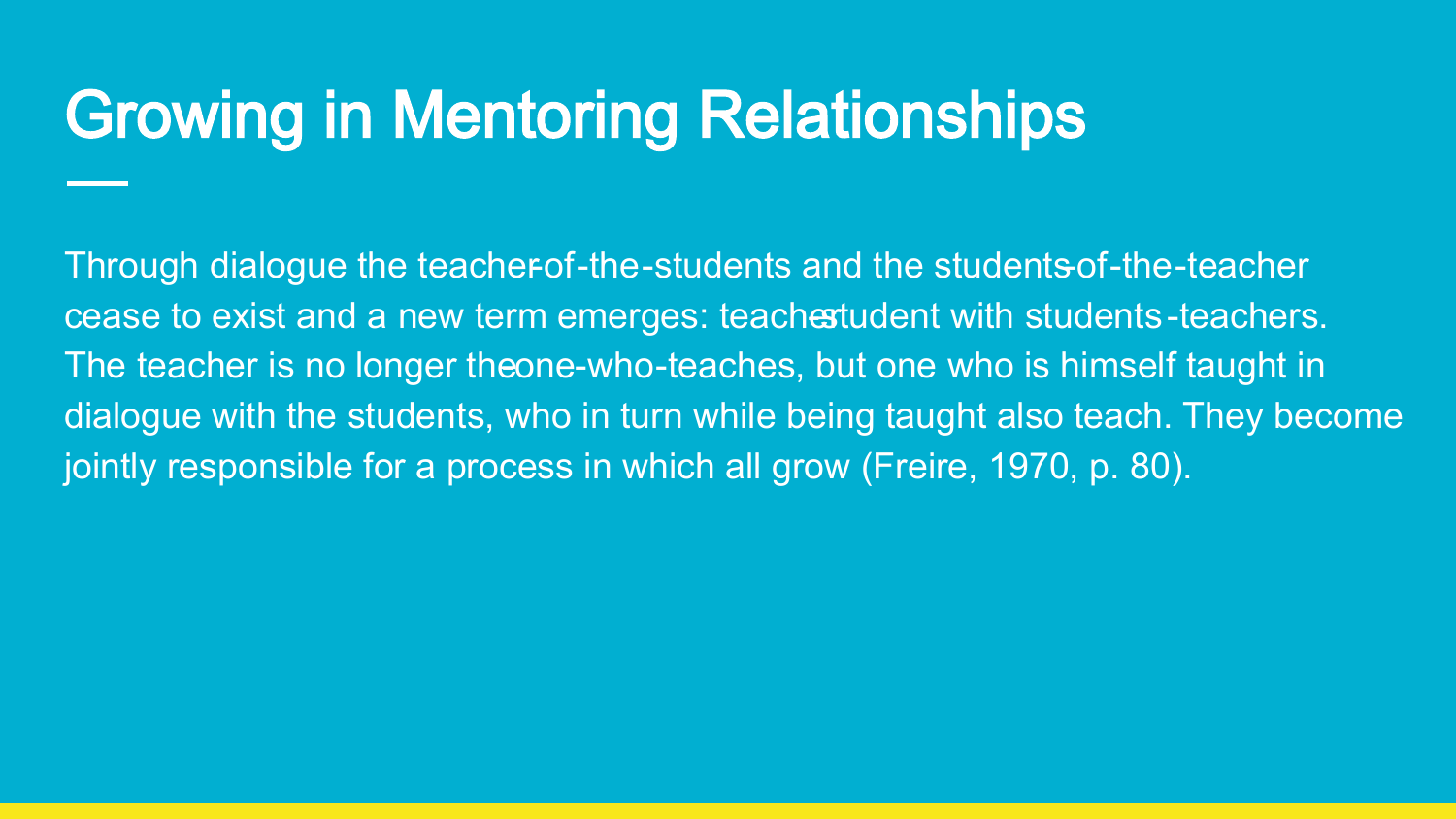#### Benefits for Students

Work more directly with a faculty member

Benefit from faculty member's network

Receive educational / emotional / professional support

Develop relationships that can continue beyond graduation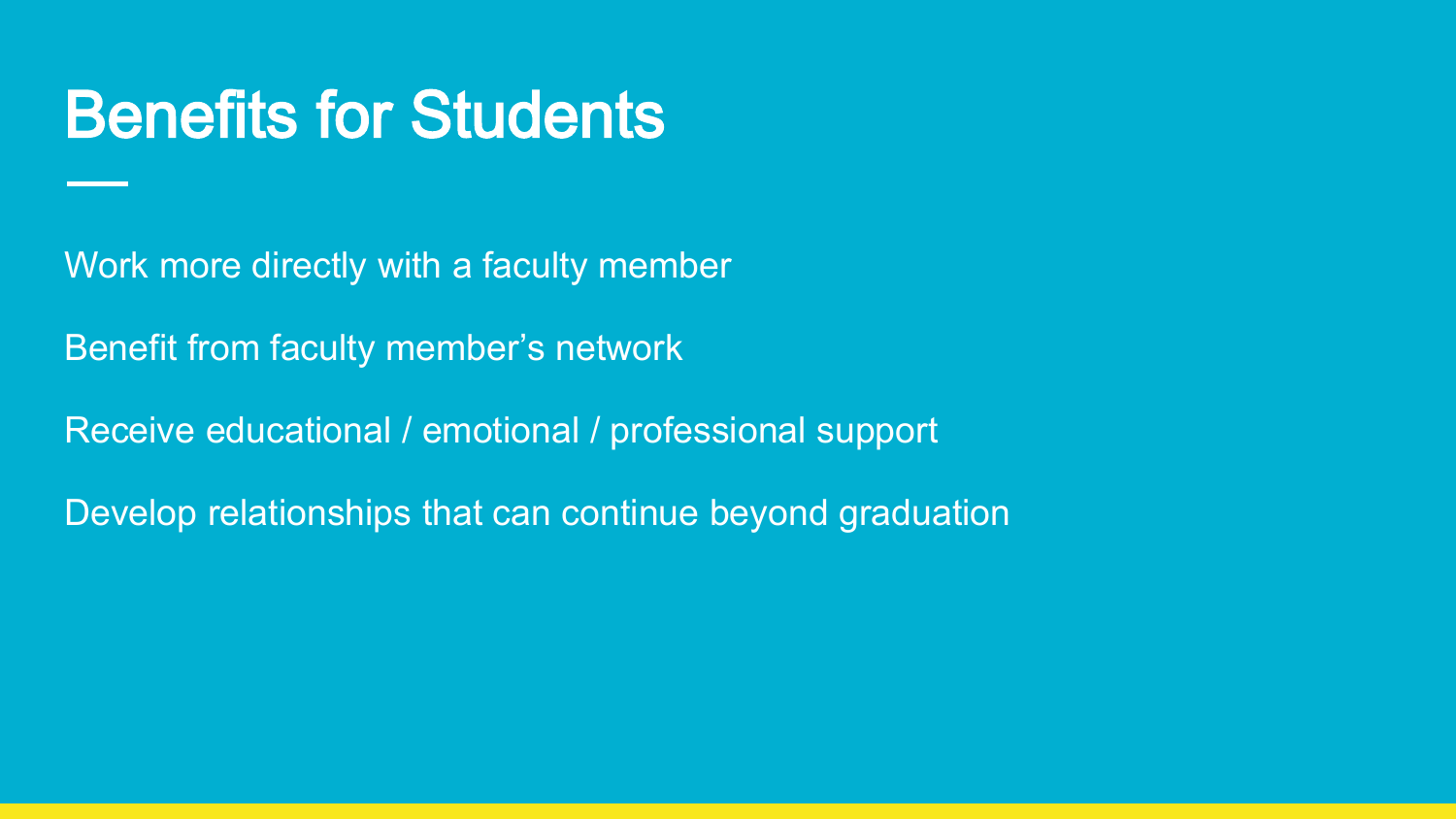#### Benefits for Faculty

Continue to grow professionally

Challenge established practices

Receive more direct feedback from students

Grow personally from meaningful interactions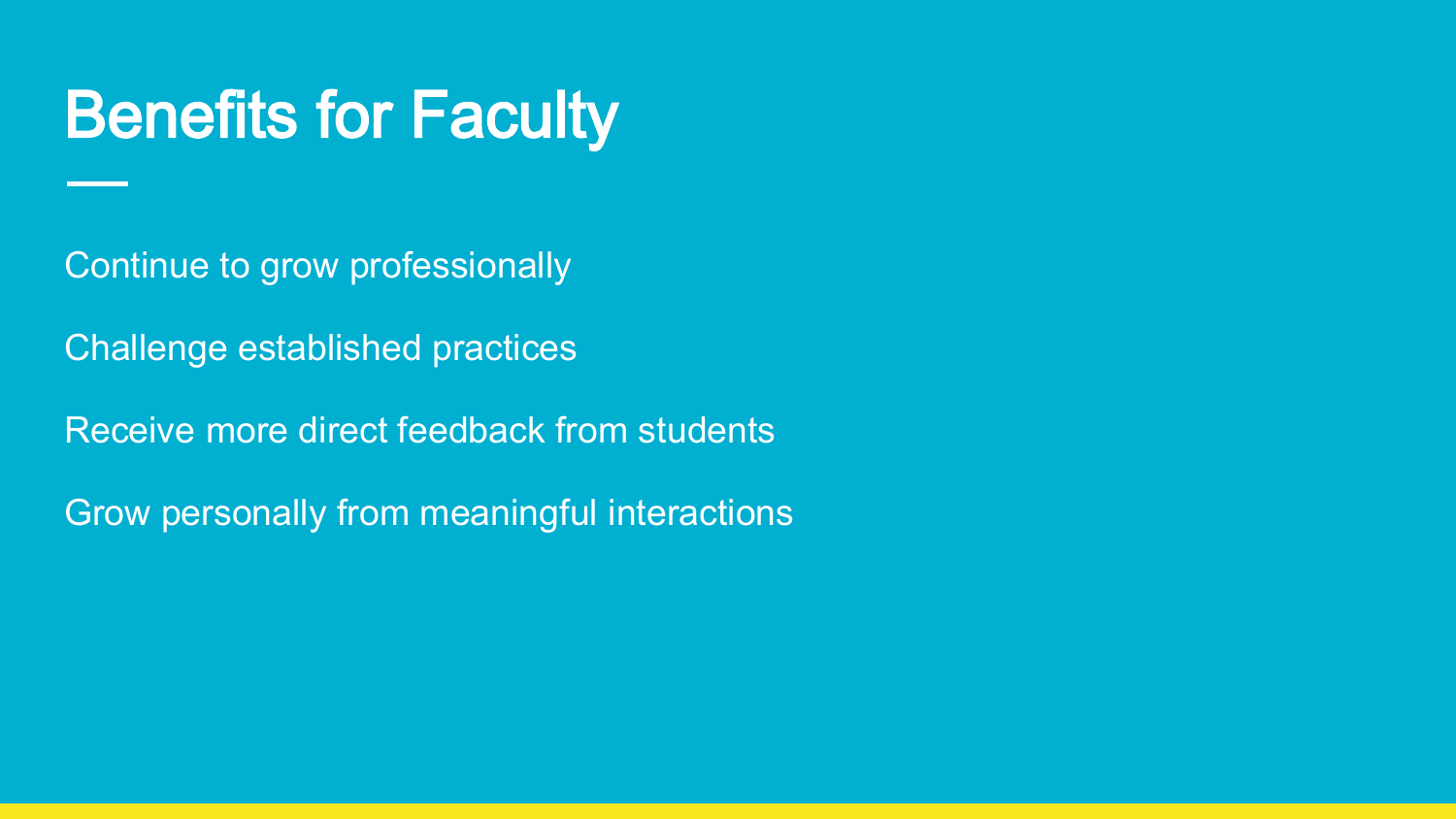

Personality mismatch

Confusion and challenges to authority

Expectations vs. reality

Relationships challenging professional practices and evaluations Emotional and psychological support #metoo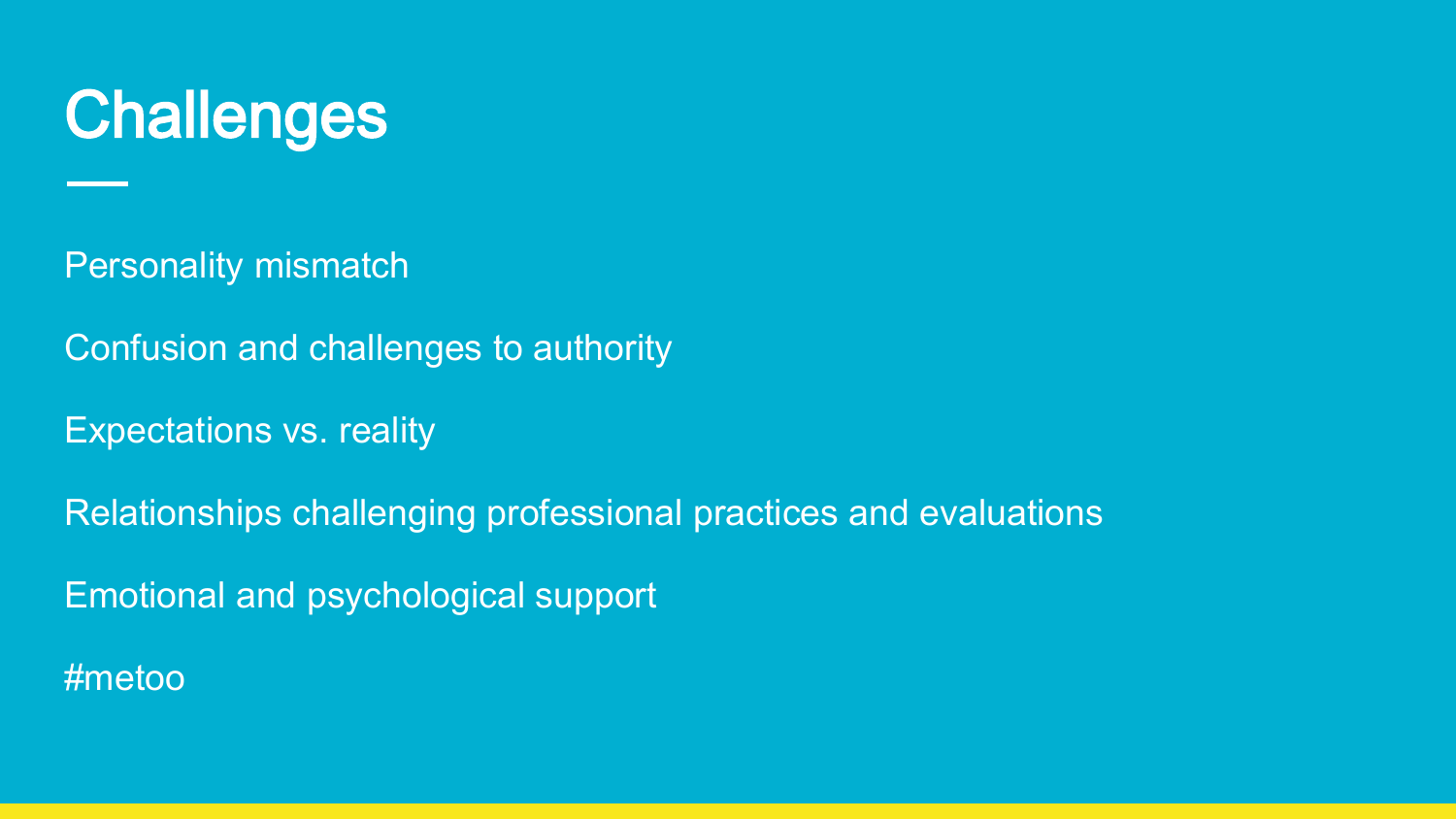### A Strength for Smaller Language Programs

The opportunity to establish mentoring relationships is readily available

A good reason for students to take a less popular language

A strong argument for continued institutional support of face-to-face instruction in language programs, large and small